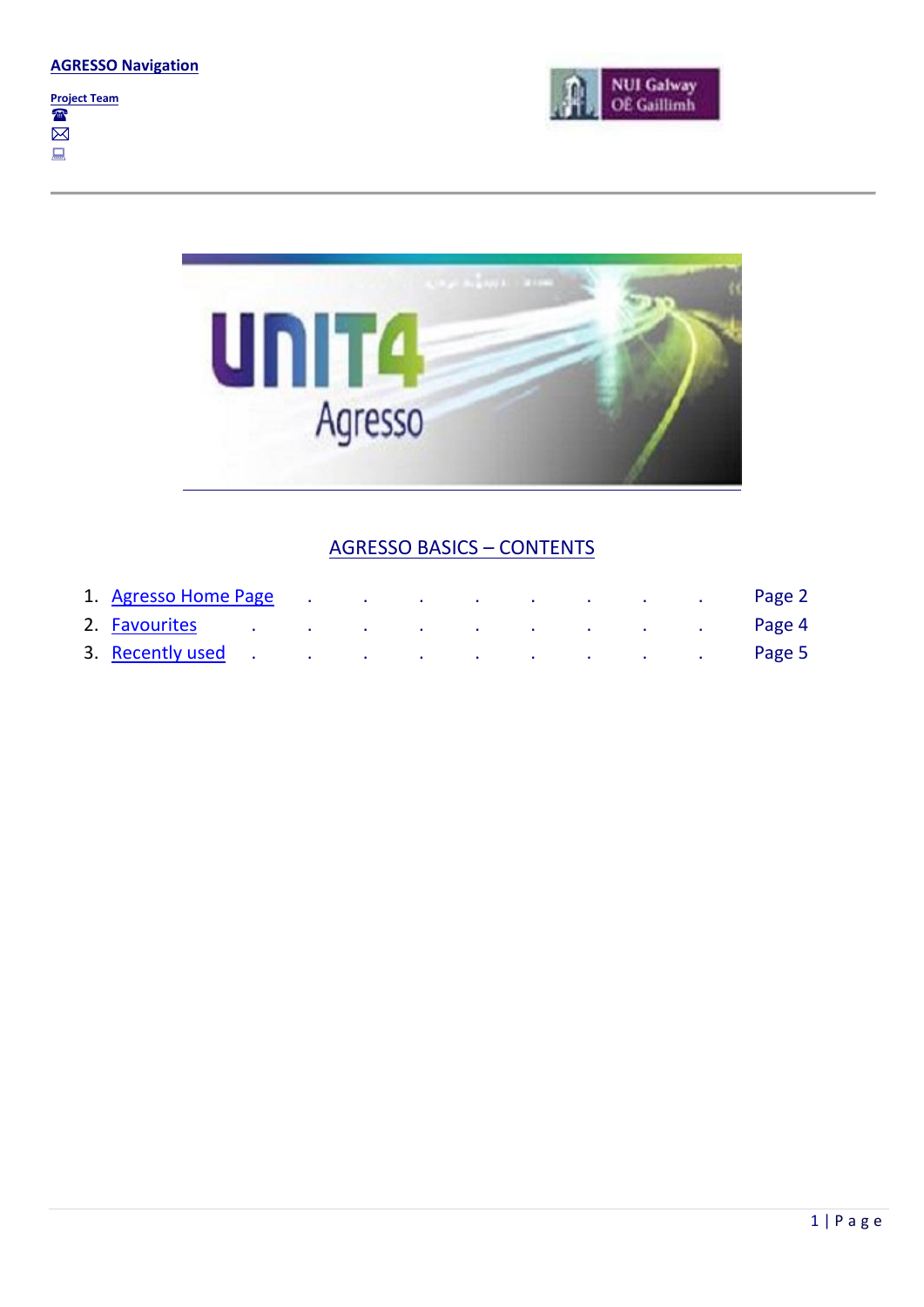**Project Team** The  $\boxtimes$  $\Box$ 

## <span id="page-1-0"></span>**1. AGRESSO HOME PAGE**

Once signed in you should see a screen similar to below known as the Home Page

| Menu              |                                     |                                                  |                                                                                                                                             |
|-------------------|-------------------------------------|--------------------------------------------------|---------------------------------------------------------------------------------------------------------------------------------------------|
|                   | Your employment                     | Options                                          | Favourites                                                                                                                                  |
| Your employment   | Your personnel information          | * Personal alert setup                           | No favourites                                                                                                                               |
| Personnel         | Absences<br>Travel expenses enquiry | * Your substitutes<br>Set Agresso Web start page |                                                                                                                                             |
| Procurement       |                                     | * Change password                                |                                                                                                                                             |
|                   |                                     |                                                  |                                                                                                                                             |
| Information pages |                                     |                                                  |                                                                                                                                             |
| Common            |                                     |                                                  |                                                                                                                                             |
|                   |                                     | B                                                | C<br><b>Recently used</b><br>Requisitions - standard                                                                                        |
|                   | A                                   | А.                                               | The menu pane contains the areas of Agresso that you have been                                                                              |
| ፧≣<br><b>Menu</b> |                                     | granted access to.                               | When an option has been selected in the menu pane the main screen<br>(B) will display the different items available to you within that menu |
|                   | Your employment                     | option.                                          |                                                                                                                                             |
|                   |                                     |                                                  | If you believe you do not have the necessary access please contact                                                                          |
|                   | Personnel                           | 5777                                             | the ISS by email on servicedesk@nuigalway.ie or by telephone ext                                                                            |
|                   | Procurement                         |                                                  |                                                                                                                                             |
|                   | Information pages                   |                                                  |                                                                                                                                             |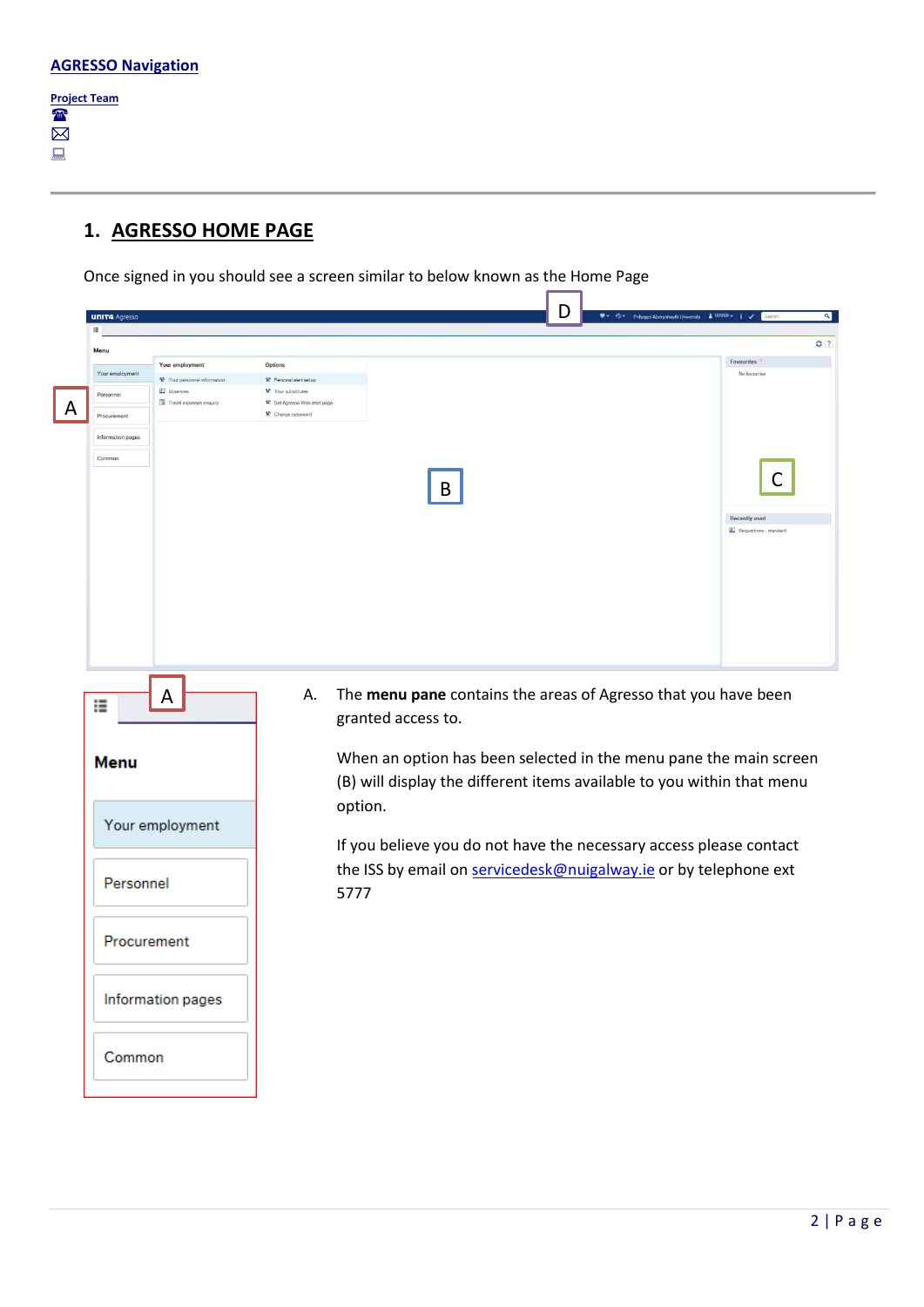#### **Project Team** The  $\bar{\boxtimes}$  $\Box$

| Your employment                     | В<br><b>Options</b>                 |
|-------------------------------------|-------------------------------------|
| <b>*</b> Your personnel information | <b>*</b> Personal alert setup       |
| Absences                            | $\mathbf{\hat{x}}$ Your substitutes |
| Travel expenses enquiry<br>Q        | Set Agresso Web start page          |
|                                     | * Change password                   |

B. The **main screen** displays all the options available to you from the the option you have selected from the menu pane (A).

| $\mathsf{C}$<br><b>Favourites</b> ?<br>A Requisitions - standard                                                   | C.<br>The widget pane displays the items you have selected to add to<br>your favourites and the items you have most recently used.<br>The widget pane will only appear on the Home Page.                                   |
|--------------------------------------------------------------------------------------------------------------------|----------------------------------------------------------------------------------------------------------------------------------------------------------------------------------------------------------------------------|
| <b>Recently used</b><br>$\mathbf{\hat{x}}$ Set Agresso Web start page<br>Requisitions - standard<br>$\overline{A}$ | The main area at the top of the Agresso page is the shortcut<br>D.<br>pane, this area contains:<br>Favourites<br>Recently used<br>$99999 -$<br>Staff ID                                                                    |
| My Employee(s)<br>向<br>Change password<br>x                                                                        | Alerts<br><b>Tasks</b><br>Search<br>Search<br>All of the above are available in the shortcut pane, the pane is<br>available within all Agresso screens and will display a drop<br>down menu of all the items once clicked. |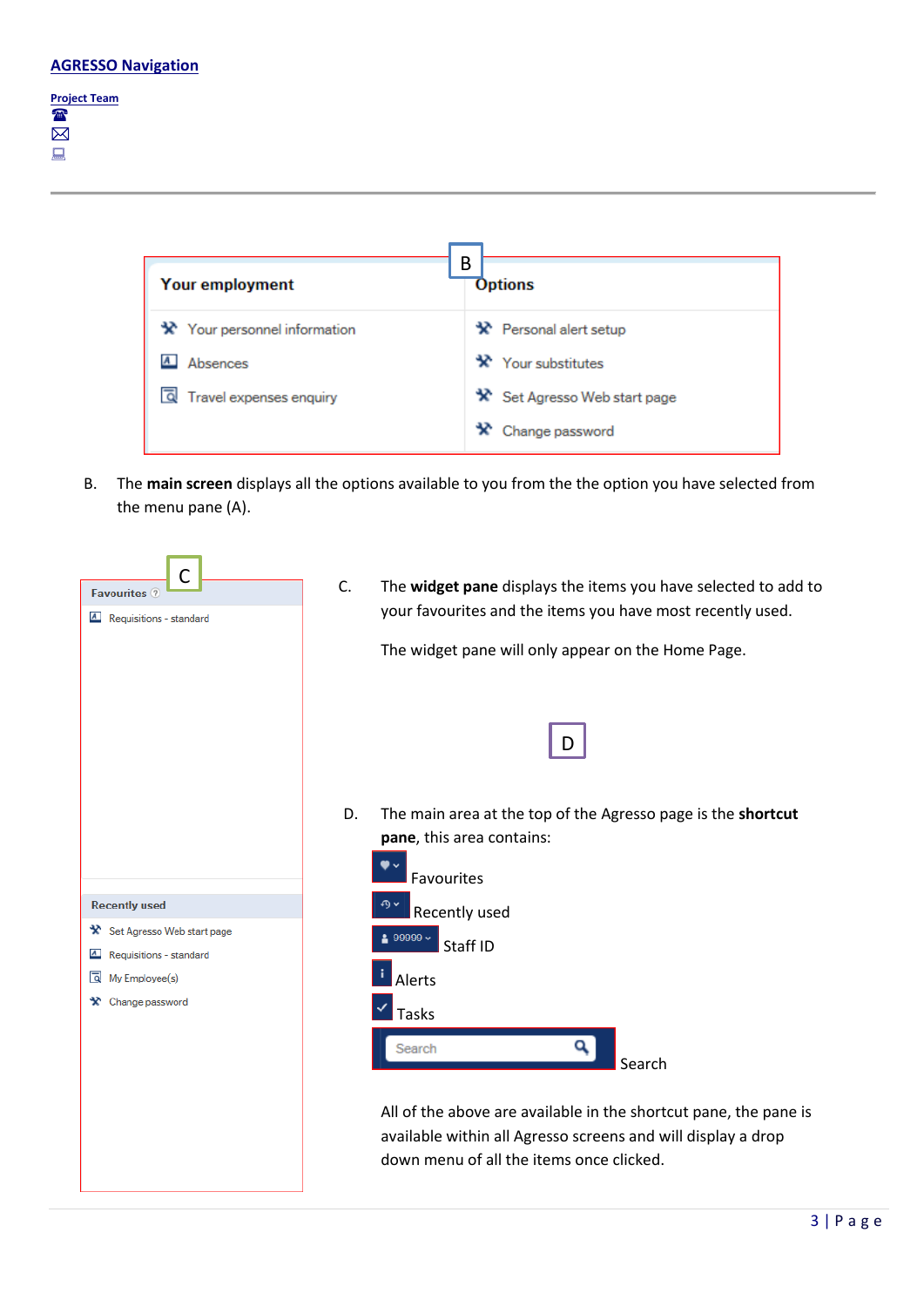$\boxtimes$  $\Box$ 

> Another area at the top of Agresso is the **tab** section; once an item has been opened it will be displayed along the tab area next to the menu

| 這<br>Task management × |
|------------------------|

Each new item opened with be displayed under a new tab, to close a tab you will need to click the within the tab, if there is unsaved data within that tab you are closing a popup will appear asking if you wish to continue without saving



By clicking in the tabs will return you back to the Home Page and keep you all your active tabs open.

# <span id="page-3-0"></span>**2. FAVOURITES**

As you work through Agresso you will notice on each page. By clicking on this icon you will add the default layout of the page you are on to your favourites list which can be accessed on the favourites widget on the home page or by the shortcut pane at the top of Agresso.

One you have added a page to you favourites the icon will then appear like  $\Box$  to indicate that the page is already a favourite.

To remove an item from your favourites return to that page you wish to remove and click the icon  $\Box$  so it appears as  $\boxed{\heartsuit}$